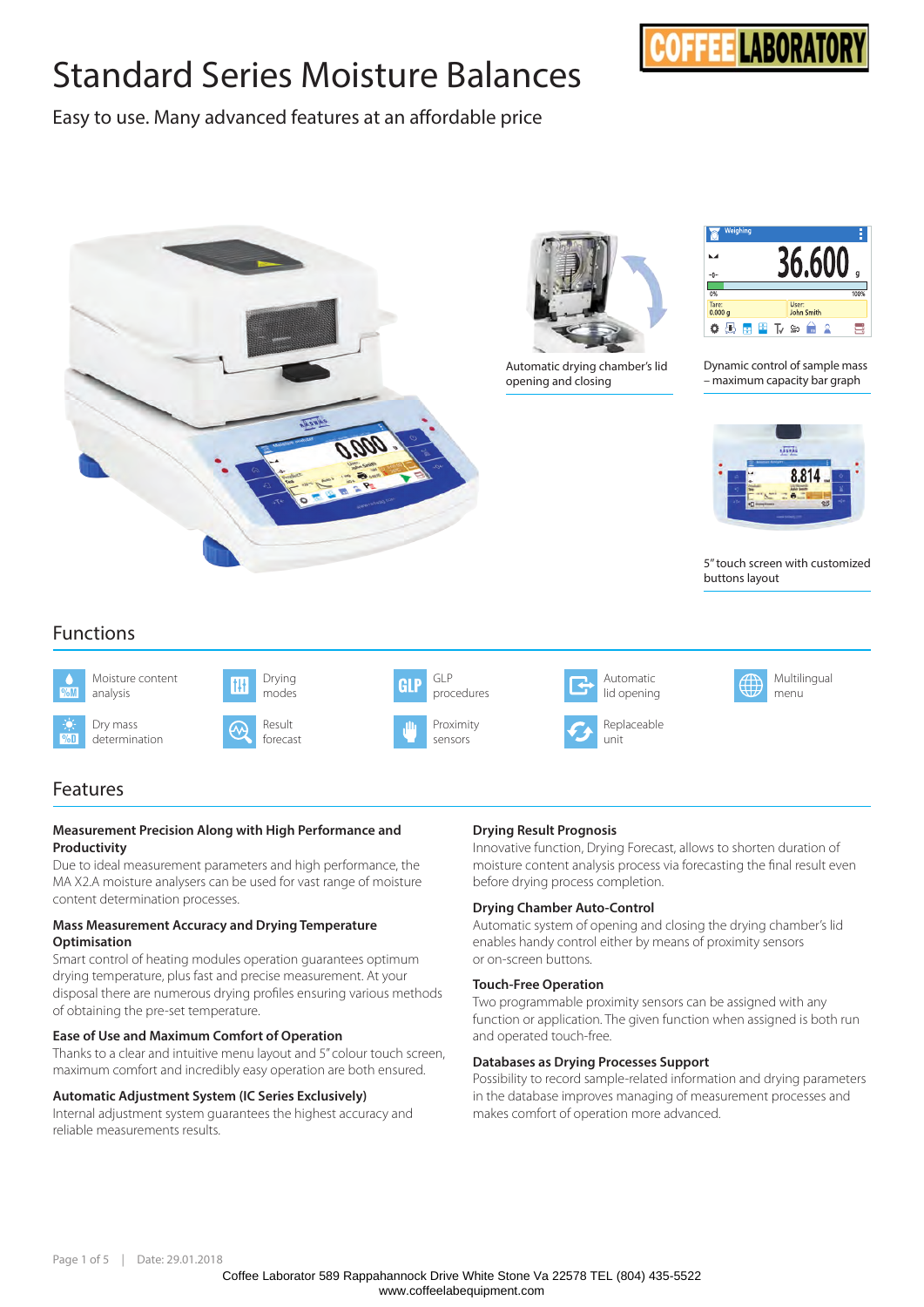# Technical Specifications

| <b>QUICK QUOTE</b>                          | MA 50/1.X2.A<br>MA 50/1.X2.IC.A                                                                        | MA 50.X2.A<br><b>ONLINE PRICING</b><br><b>MA 50.X2.IC.A</b>                                            |
|---------------------------------------------|--------------------------------------------------------------------------------------------------------|--------------------------------------------------------------------------------------------------------|
| <b>Maximum capacity [Max]</b>               | 50q                                                                                                    | 50q                                                                                                    |
| Readability [d]                             | 0.1 <sub>mg</sub>                                                                                      | 1 mg                                                                                                   |
| Tare range                                  | $-50q$                                                                                                 | $-50g$                                                                                                 |
| Maximum sample weight                       | 50q                                                                                                    | 50 g                                                                                                   |
| Drying temperature range                    | max. 160 °C,<br>max. 250 °C (option)*                                                                  | max. 160 °C,<br>max. 250 °C (option)*                                                                  |
| Moisture content readability                | 0.0001%                                                                                                | 0.001%                                                                                                 |
| Moisture content repeatability              | 0.05% (ca. 2 g sample),<br>0.01% (ca. 10 g sample)                                                     | 0.05% (ca. 2 g sample)<br>0.01% (ca. 10 g sample)                                                      |
| Adjustment                                  | external (MA.X2.A)<br>internal (MA.X2.IC.A)                                                            | external (MA.X2.A)<br>internal (MA.X2.IC.A)                                                            |
| <b>Display</b>                              | 5" capacitive colour touch screen                                                                      | 5" capacitive colour touch screen                                                                      |
| Keypad                                      | 6 keys                                                                                                 | 6 keys                                                                                                 |
| <b>Heating module</b>                       | IR emitter<br>halogen lamp (option)**<br>metal heater (option)**                                       | IR emitter<br>halogen lamp (option)**<br>metal heater (option)**                                       |
| <b>Databases</b>                            | 8                                                                                                      | 8                                                                                                      |
| <b>Drying profiles</b>                      | standard, fast, step, mild                                                                             | standard, fast, step, mild                                                                             |
| <b>Finish mode</b>                          | manual, automatic, time-defined, user-defined                                                          | manual, automatic, time-defined, user-defined                                                          |
| Touch-free operation                        | 2 programmable proximity sensors                                                                       | 2 programmable proximity sensors                                                                       |
| <b>Additional functions</b>                 | control of sample mass prior the drying process,<br>automatic drying chamber's lid opening and closing | control of sample mass prior the drying process,<br>automatic drying chamber's lid opening and closing |
| USB-A                                       | $\mathbf{1}$                                                                                           | $\mathbf{1}$                                                                                           |
| USB-B                                       | 1                                                                                                      | 1                                                                                                      |
| <b>RS 232</b>                               | $\mathbf{1}$                                                                                           | $\mathbf{1}$                                                                                           |
| <b>Wireless connection</b>                  | 802.11 b/g/n                                                                                           | 802.11 b/g/n                                                                                           |
| <b>Ethernet</b>                             | 10 / 100 Mbit                                                                                          | 10/100 Mbit                                                                                            |
| Power supply                                | 110V/230V                                                                                              | 110V/230V                                                                                              |
| <b>Power consumption</b>                    | 6 W (during weighing) and max 450 W (during drying)                                                    | 6 W (during weighing) and max 450 W (during drying)                                                    |
| Heating module power                        | 450W                                                                                                   | 450W                                                                                                   |
| <b>Operating temperature</b>                | +10 $\div$ +40 °C                                                                                      | +10 $\div$ +40 °C                                                                                      |
| Atmospheric humidity***                     | $40 \div 80\%$                                                                                         | $40 \div 80\%$                                                                                         |
| <b>Transport and storage</b><br>temperature | $-20 \div +50$ °C                                                                                      | $-20 \div +50$ °C                                                                                      |
| Maximum sample height                       | $h = 20$ mm                                                                                            | $h = 20$ mm                                                                                            |
| <b>Weighing pan dimensions</b>              | $\varnothing$ 90 mm, h = 8 mm                                                                          | $\varnothing$ 90 mm, h = 8 mm                                                                          |
| Weighing device dimensions                  | $338 \times 206 \times 197$ mm                                                                         | $338 \times 206 \times 197$ mm                                                                         |
| Net weight                                  | 5.2 kg (MA.X2.A)<br>5.3 kg (MA.X2.IC.A)                                                                | 5.2 kg (MA.X2.A)<br>5.3 kg (MA.X2.IC.A)                                                                |
| Gross weight                                | 6.7 kg (MA.X2.A)<br>6.8 kg (MA.X2.IC.A)                                                                | 6.7 kg (MA.X2.A)<br>6.8 kg (MA.X2.IC.A)                                                                |
| <b>Packaging dimensions</b>                 | $470 \times 380 \times 336$ mm                                                                         | $470 \times 380 \times 336$ mm                                                                         |

\* optional design with halogen lamp – max temperature 250° C

\*\* optional design with preferable heating module: halogen lamp – WH version, metal heater – NS version

\*\*\*\*\* \*\*\* substitutions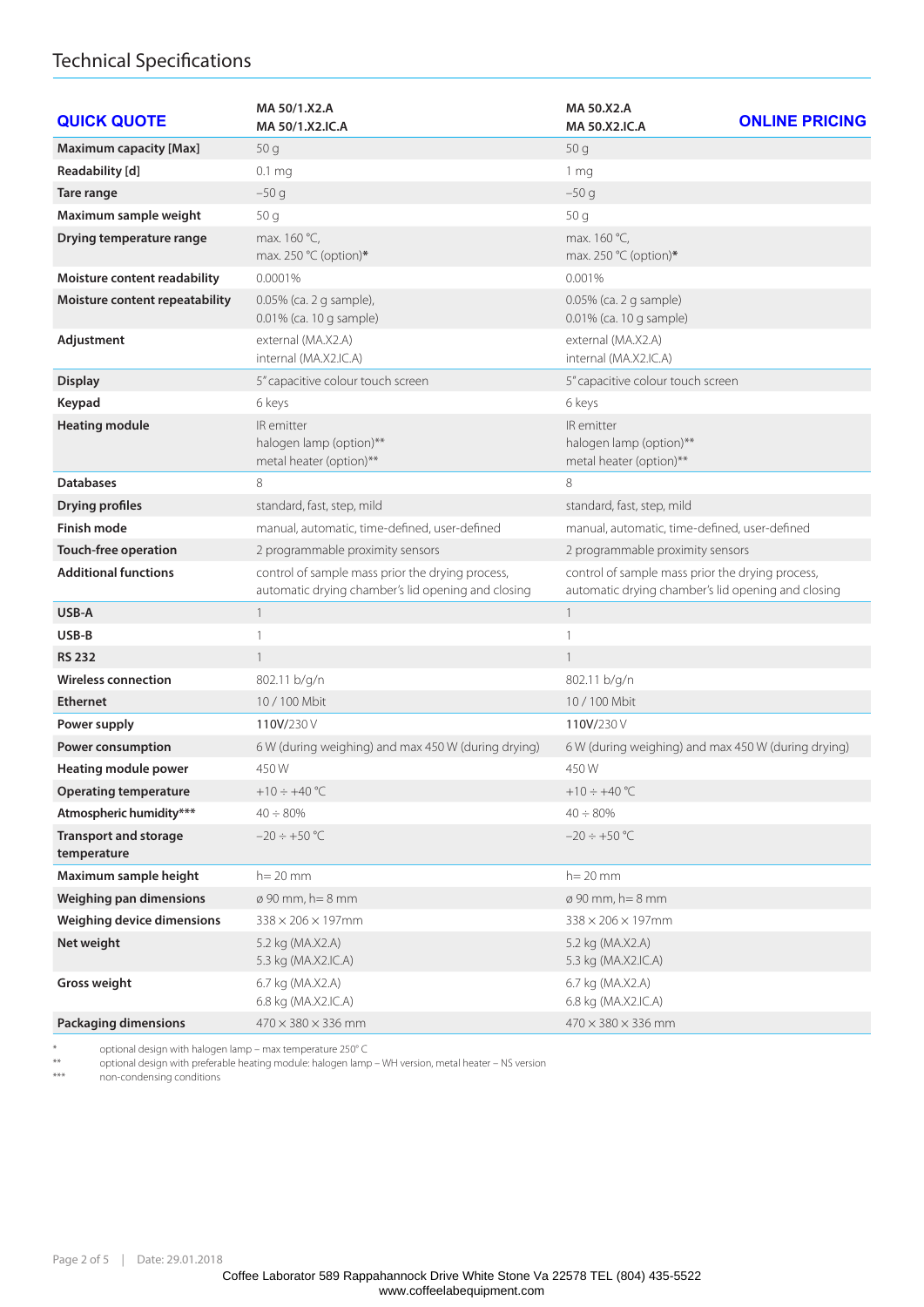| <b>QUICK QUOTE</b>                          | MA 110.X2.A<br>MA 110.X2.IC.A                                                                          | MA 200/1.X2.A<br>MA 200/1.X2.IC.A                                                                      | <b>ONLINE PRICING</b> |
|---------------------------------------------|--------------------------------------------------------------------------------------------------------|--------------------------------------------------------------------------------------------------------|-----------------------|
| <b>Maximum capacity [Max]</b>               | 110q                                                                                                   | 200q                                                                                                   |                       |
| Readability [d]                             | 1 mg                                                                                                   | 0.1 <sub>mg</sub>                                                                                      |                       |
| Tare range                                  | $-110q$                                                                                                | $-200$ g                                                                                               |                       |
| Maximum sample weight                       | 110q                                                                                                   | 200 <sub>g</sub>                                                                                       |                       |
| Drying temperature range                    | max. 160 °C,<br>max. 250 °C (option)*                                                                  | max. 160 °C,<br>max. 250 °C (option)*                                                                  |                       |
| Moisture content readability                | 0.001%                                                                                                 | 0.0001 %                                                                                               |                       |
| Moisture content repeatability              | 0.05% (ca. 2 g sample)<br>0.01% (ca. 10 g sample)                                                      | 0.05% (ca. 2 g sample)<br>0.01% (ca. 10 g sample)                                                      |                       |
| Adjustment                                  | external (MA.X2.A)<br>internal (MA.X2.IC.A)                                                            | external (MA.X2.A)<br>internal (MA.X2.IC.A)                                                            |                       |
| <b>Display</b>                              | 5" capacitive colour touch screen                                                                      | 5" capacitive colour touch screen                                                                      |                       |
| Keypad                                      | 6 keys                                                                                                 | 6 keys                                                                                                 |                       |
| <b>Heating module</b>                       | IR emitter<br>halogen lamp (option)**<br>metal heater (option)**                                       | IR emitter<br>halogen lamp (option)**<br>metal heater (option)**                                       |                       |
| <b>Databases</b>                            | 8                                                                                                      | 8                                                                                                      |                       |
| <b>Drying profiles</b>                      | standard, fast, step, mild                                                                             | standard, fast, step, mild                                                                             |                       |
| <b>Finish mode</b>                          | manual, automatic, time-defined, user-defined                                                          | manual, automatic, time-defined, user-defined                                                          |                       |
| Touch-free operation                        | 2 programmable proximity sensors                                                                       | 2 programmable proximity sensors                                                                       |                       |
| <b>Additional functions</b>                 | control of sample mass prior the drying process,<br>automatic drying chamber's lid opening and closing | control of sample mass prior the drying process,<br>automatic drying chamber's lid opening and closing |                       |
| USB-A                                       | $\mathbf{1}$                                                                                           | $\mathbf{1}$                                                                                           |                       |
| USB-B                                       | $\mathbf{1}$                                                                                           | $\mathbf{1}$                                                                                           |                       |
| <b>RS 232</b>                               | $\mathbf{1}$                                                                                           | $\mathbf{1}$                                                                                           |                       |
| <b>Wireless Connection</b>                  | 802.11 b/g/n                                                                                           | 802.11 b/g/n                                                                                           |                       |
| <b>Ethernet</b>                             | 10 / 100 Mbit                                                                                          | 10 / 100 Mbit                                                                                          |                       |
| Power supply                                | 230 V                                                                                                  | 230 V                                                                                                  |                       |
| <b>Power consumption</b>                    | 6 W (during weighing) and max 450 W (during drying)                                                    | 6 W (during weighing) and max 450 W (during drying)                                                    |                       |
| <b>Heating module power</b>                 | 450W                                                                                                   | 450W                                                                                                   |                       |
| Operating temperature                       | $+10 \div +40$ °C                                                                                      | +10 $\div$ +40 °C                                                                                      |                       |
| Atmospheric humidity***                     | $40 \div 80\%$                                                                                         | $40 \div 80\%$                                                                                         |                       |
| <b>Transport and storage</b><br>temperature | $-20 \div +50$ °C                                                                                      | $-20 \div +50$ °C                                                                                      |                       |
| Maximum sample height                       | $h = 20$ mm                                                                                            | $h = 20$ mm                                                                                            |                       |
| <b>Weighing pan dimensions</b>              | $\varnothing$ 90 mm, h = 8 mm                                                                          | $\varnothing$ 90 mm, h = 8 mm                                                                          |                       |
| Weighing device dimensions                  | $338 \times 206 \times 197$ mm                                                                         | 338 × 206 × 197mm                                                                                      |                       |
| Net weight                                  | 5.2 kg (MA.X2.A)<br>5.3 kg (MA.X2.IC.A)                                                                | 5.2 kg (MA.X2.A)<br>5.4 kg (MA.X2.IC.A)                                                                |                       |
| <b>Gross weight</b>                         | 6.7 kg (MA.X2.A)<br>6.8 kg (MA.X2.IC.A)                                                                | 6.7 kg (MA.X2.A)<br>6.9 kg (MA.X2.IC.A)                                                                |                       |
| <b>Packaging dimensions</b>                 | $470 \times 380 \times 336$ mm                                                                         | 470 × 380 × 336 mm                                                                                     |                       |

\* optional design with halogen lamp – max temperature 250° C

\*\* optional design with preferable heating module: halogen lamp – WH version, metal heater – NS version

\*\*\* non-condensing conditions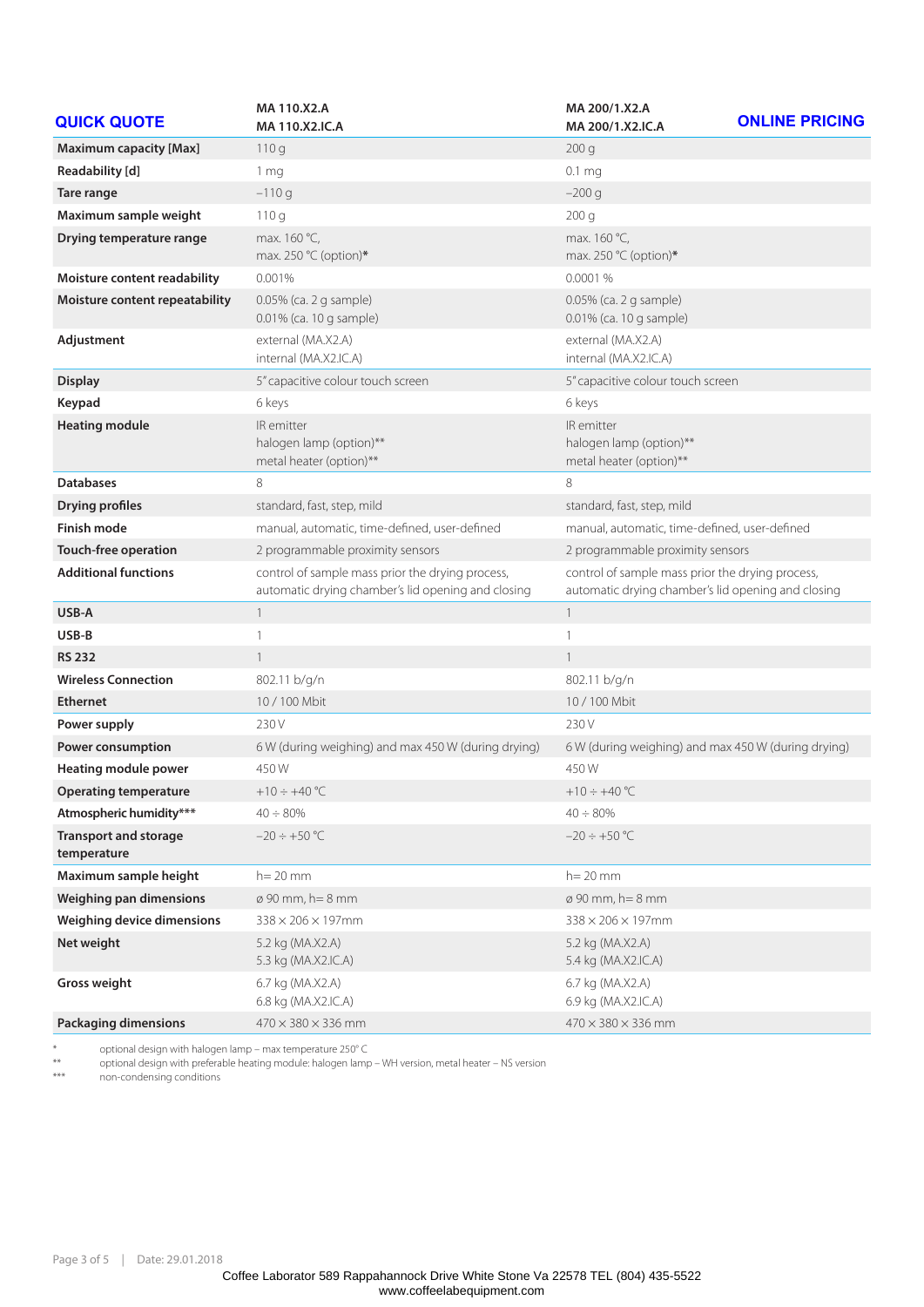| <b>QUICK QUOTE</b>                | MA 210.X2.A                                                                                            | <b>ONLINE PRICING</b> |
|-----------------------------------|--------------------------------------------------------------------------------------------------------|-----------------------|
|                                   | MA 210.X2.IC.A                                                                                         |                       |
| <b>Maximum capacity [Max]</b>     | 210q                                                                                                   |                       |
| Readability [d]                   | 1 <sub>mg</sub>                                                                                        |                       |
| Tare range                        | $-210g$                                                                                                |                       |
| Maximum sample weight             | 210 g                                                                                                  |                       |
| Drying temperature range          | max. 160 °C,<br>max. 250 °C (option)*                                                                  |                       |
| Moisture content readability      | 0.001%                                                                                                 |                       |
| Moisture content repeatability    | 0.05% (ca. 2 g sample)<br>0.01% (ca. 10 g sample)                                                      |                       |
| Adjustment                        | external (MA.X2.A)<br>internal (MA.X2.IC.A)                                                            |                       |
| <b>Display</b>                    | 5" capacitive colour touch screen                                                                      |                       |
| Keypad                            | 6 keys                                                                                                 |                       |
| <b>Heating module</b>             | IR emitter<br>halogen lamp (option)**<br>metal heater (option)**                                       |                       |
| <b>Databases</b>                  | 8                                                                                                      |                       |
| <b>Drying profiles</b>            | standard, fast, step, mild                                                                             |                       |
| <b>Finish mode</b>                | manual, automatic, time-defined, user-defined                                                          |                       |
| <b>Touch-free operation</b>       | 2 programmable proximity sensors                                                                       |                       |
| <b>Additional functions</b>       | control of sample mass prior the drying process,<br>automatic drying chamber's lid opening and closing |                       |
| USB-A                             | $\mathbf{1}$                                                                                           |                       |
| USB-B                             | 1                                                                                                      |                       |
| <b>RS 232</b>                     | $\mathbf{1}$                                                                                           |                       |
| <b>Wireless Connection</b>        | 802.11 b/g/n                                                                                           |                       |
| <b>Ethernet</b>                   | 10 / 100 Mbit                                                                                          |                       |
| Power supply                      | 230 V                                                                                                  |                       |
| Power consumption                 | 6 W (during weighing) and max 450 W (during drying)                                                    |                       |
| Heating module power              | 450W                                                                                                   |                       |
| <b>Operating temperature</b>      | +10 $\div$ +40 °C                                                                                      |                       |
| Atmospheric humidity***           | $40 \div 80\%$                                                                                         |                       |
| Transport and storage temperature | $-20 \div +50$ °C                                                                                      |                       |
| Maximum sample height             | h= 20 mm                                                                                               |                       |
| Weighing pan dimensions           | ø 90 mm, h = 8 mm                                                                                      |                       |
| Weighing device dimensions        | $338 \times 206 \times 197$ mm                                                                         |                       |
| Net weight                        | 5.2 kg (MA.X2.A)<br>5.4 kg (MA.X2.IC.A)                                                                |                       |
| Gross weight                      | 6.7 kg (MA.X2.A)<br>6.9 kg (MA.X2.IC.A)                                                                |                       |
| <b>Packaging dimensions</b>       | $470 \times 380 \times 336$ mm                                                                         |                       |

\* optional design with halogen lamp – max temperature 250° C

\*\* optional design with preferable heating module: halogen lamp – WH version, metal heater – NS version

\*\*\* non-condensing conditions